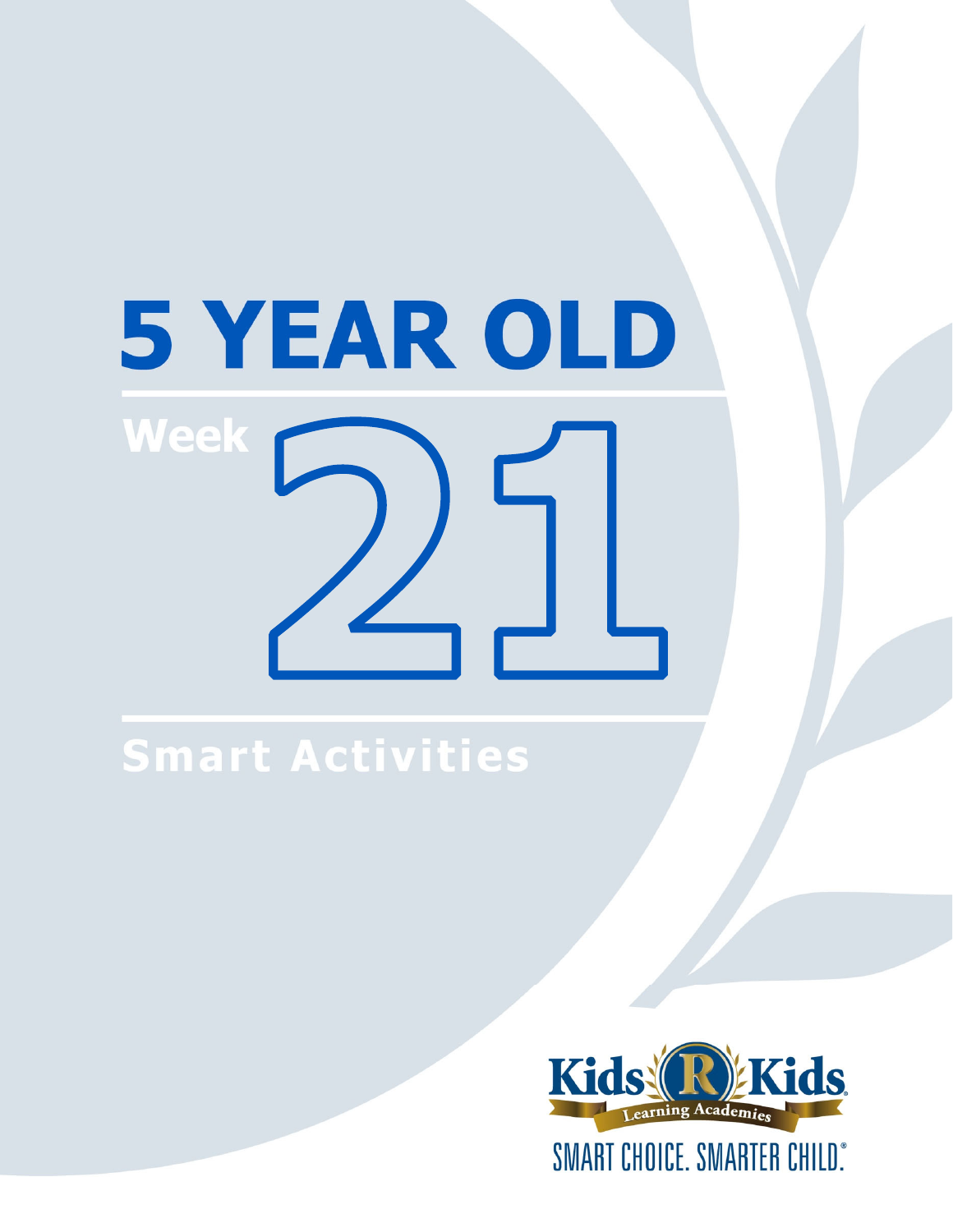# Day 1 **Week** 21

# **Enthusiasm!**

**Materials:** internet access, website: https://youtu.be/em5SSa-IVUU

**Preparation: Preview video. Instructions:** 

- 1. Say, "We are going to watch a video about enthusiasm!"
- 2. Ask questions about the video, ex: "What does enthusiasm mean?" "What makes Mindy enthusiastic?" "What makes you enthusiastic?"



# **Sequence of Events**

**Materials:** construction paper, marker, scissors **Preparation:** Gather materials. **Instructions:** 

- 1. Encourage your child to join you.
- 2. Say, "What are some things that you do during the day?" ex: Get dressed, brush teeth, etc.
- 3. Write activities on construction paper as your child tells you.
- 4. After your child provides you 10 activities, cut them out.
- 5. Encourage him/her to place activities in the order they occur during the day.
- 6. Encourage your child to say events using ordinal numbers, ex: "First we wake up."



# **I'm Big Now by Anthea Simmons**

**Materials:** internet access, website:

**https://youtu.be/\_7eqmzWdx4c<br><b>Preparation:** Preview video.<br>**Instructions:**<br>1. Faisy this wonderful stary shout a ve **Preparation:** Preview video. **Instructions:** 

- 1. Enjoy this wonderful story about a young girl not being a baby anymore.
- 2. Ask questions about the story, ex: "What happened when she tried to take back her toys?" "What does her mom tease her about?"



# **Good Morning Yoga**

#### **Materials:** internet access, website: https://youtu.be/WhHmcA3DqJ4

**Preparation:** Preview video. Create or find an open area.

#### **Instructions:**

- 1. Say, "We are going to do an enthusiastic morning yoga routine!"
- 2. Encourage your child to follow along and perform poses.



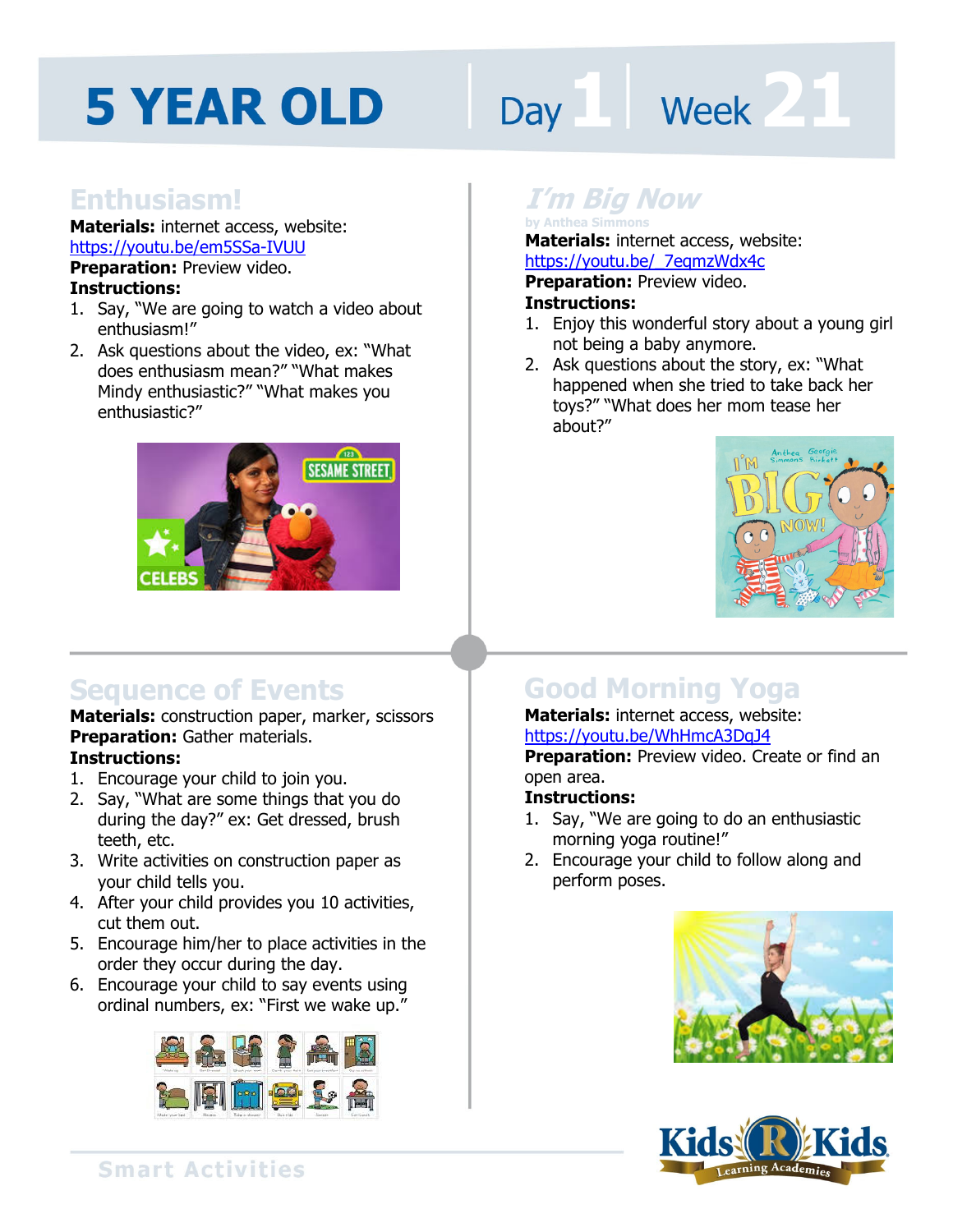# Day 2 Week 21

# **Growing Up!**

**Materials:** internet access, website: https://youtu.be/d3fH87YPQW0

**Preparation:** Preview video. **Instructions:** 

- 1. Say, "We are going to watch a video about growing up."
- 2. Ask questions about the video, ex: "What did Katy's mom do to see if she is growing?" "What did Katy try on and didn't fit any more?"



# **When I was Born**

#### **Materials:** construction paper, marker **Instructions:**

- 1. Encourage your child to join you.
- 2. Say, "We are going to talk about when you were born!"
- 3. Utilize open-ended questions to promote discussion, ex: "What are some unique qualities you had when you were born?"
- 4. Record your child's responses on the construction paper in the form of sentences.
- 5. Encourage your child to read the sentences about when he/she was born.



# *When I Grow Up*

# **Materials:** internet access, website:

**https://youtu.be/IE7ntiNkEQY<br><b>Preparation:** Preview video.<br>**Instructions:**<br>1. Faisy this read aloud stary with your **Preparation:** Preview video. **Instructions:** 

- 1. Enjoy this read aloud story with your child.
- 2. Ask questions about the story, ex: "What is a lathe operator?" "What famous dish did Billy want to make as a famous chef?"



# **Jumping My Age!**

**Materials:** measuring tape, masking tape **Preparation:** Create or find an open area. **Instructions:** 

- 1. Encourage your child to join you.
- 2. Say, "We are going to do a fun activity. You are going to jump your age!"
- 3. Find a starting place and place a strip of tape on the floor.
- 4. Discuss how old your child is and all the new things he/she is doing.
- 5. Encourage your child to get behind the tape and take big jumps forward. One jump per year of age.
- 6. Use tape measure to see how far your child jumped.



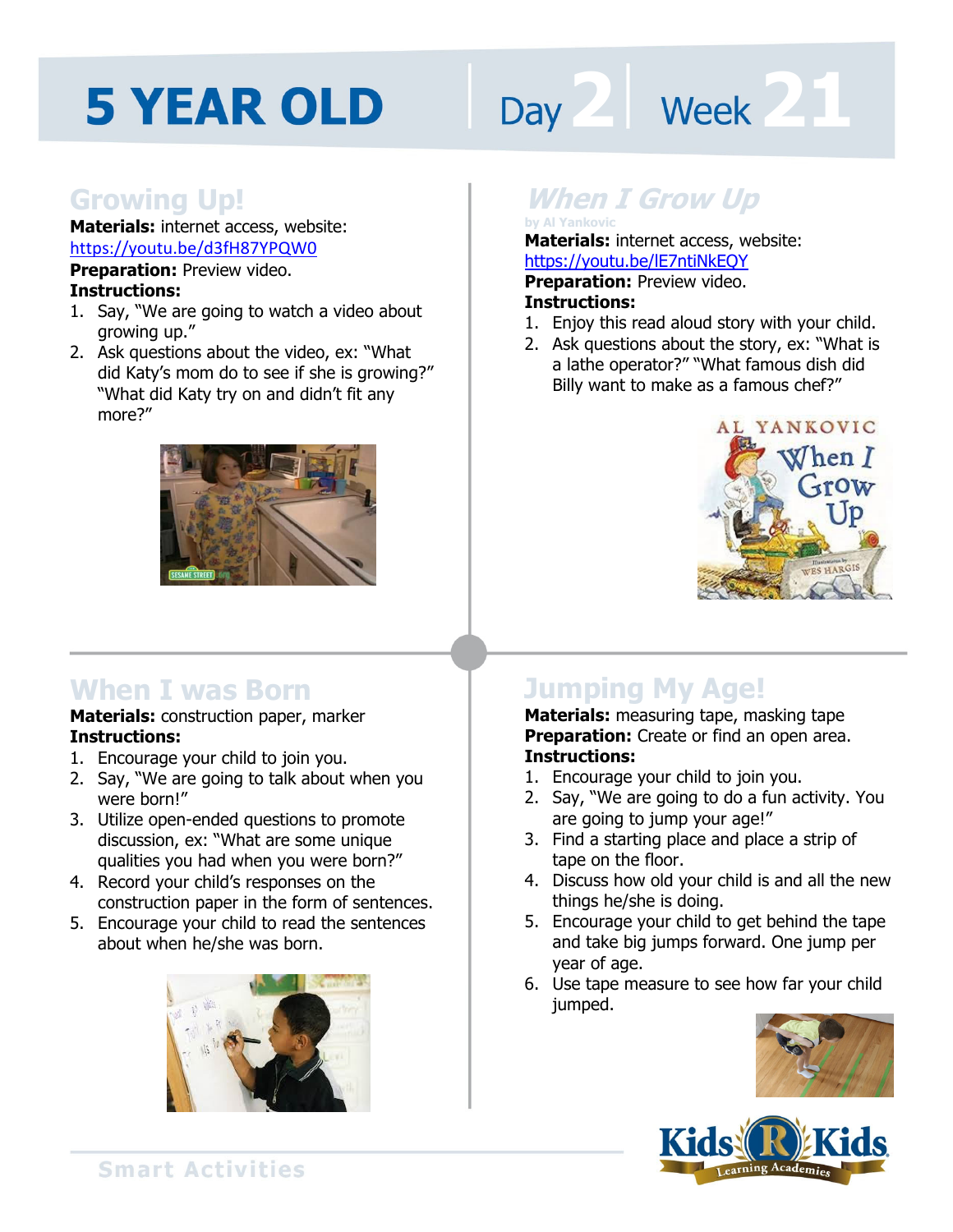# Day 3 **Week 21**

# **Senses Fun Facts!**

**Materials:** internet access, website: https://youtu.be/UekBgS8Ropk **Preparation:** Preview video.

## **Instructions:**

- 1. Say, "We are going to watch a video about our five senses."
- 2. Ask questions about the video, ex: "Which sense helps us to balance?" "How many taste buds does an average person have?" "Which sense helps make our food taste better?"



# **I am Special**

**Materials:** aluminum foil, cardboard, cups (for paint), dishwashing liquid, measuring cup, paintbrushes, tape, teaspoon, tempera paint **Preparation:** Cover cardboard with aluminum foil, and tape it on the back. Add 1 teaspoon dishwashing liquid to ½ cup paint and mix. This helps paint stick to foil. If it does not stick, add ½ teaspoon more dishwashing liquid to the mixture.

#### **Instructions:**

- 1. Encourage your child to join you. Say, "You are going to make a special picture of yourself!"
- 2. Provide materials and explain how special your child is as he/she paints a self-portrait!



# **My Five Senses by Aliki**

**Materials:** internet access, website:

**https://youtu.be/qgl7FAHygOc<br><b>Preparation:** Preview video.<br>**Instructions:**<br>1 Faisy this wonderful stary shout hou **Preparation:** Preview video. **Instructions:** 

- 1. Enjoy this wonderful story about how a boy uses his five senses.
- 2. Ask questions about the story, ex: "How many senses did he use when he plays with is dog?" "What sense did he use when ate dinner and drank milk?"



# **Time to Step Up!**

**Preparation:** Preview exercise. Make a step-up bench. Find or create an open area.

#### **Instructions:**

Say, "We are going to do some exercises that build up our legs!

**Bench Step-ups:** (10 reps): Step right foot, then left, up onto a low bench, then step down. Switch your starting side with each set.

**Calf Raises: (**10 reps): From standing, lift up onto your tiptoes and hold, then lower.



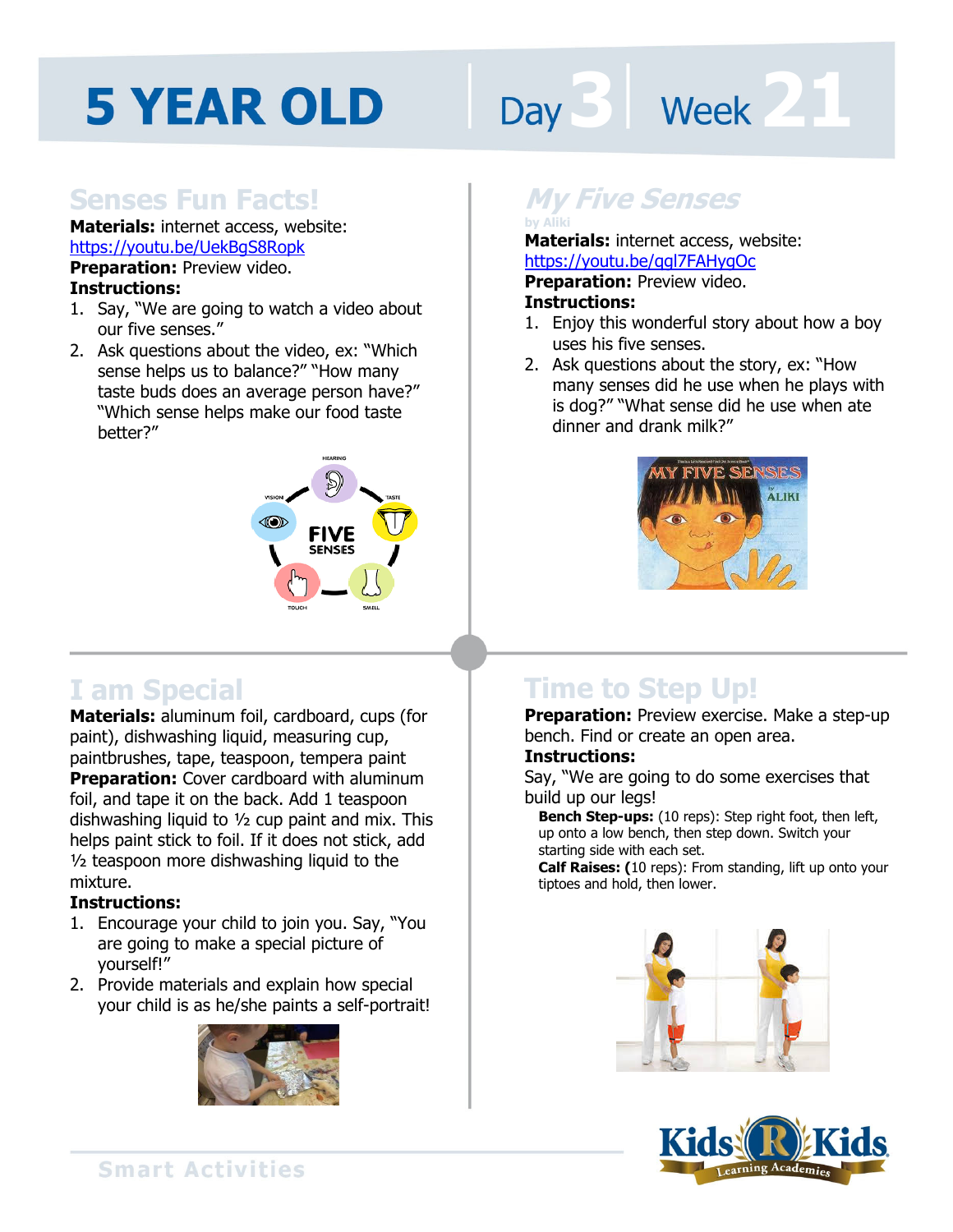# Day **4 | Week 21**

# **All About Baseball**

**Materials:** internet access, website: https://youtu.be/vjUHSgdzWJo **Preparation:** Preview video.

#### **Instructions:**

- 1. Say, "We are going to watch a fun video about baseball."
- 2. Ask questions about the video, ex: "What is the nickname of a baseball field?" "How many games are played in a major league season?"



# **The Big Diamond**

**Materials:** crayons, construction paper, cups (for paint), paintbrushes, paint

**Preparation:** Prepare area. Gather materials. **Instructions:** 

- 1. Encourage your child to join you. Say, "You are going to create your own baseball diamond!"
- 2. Discuss characteristics of a baseball field.
- 3. Provide materials and encourage your child to illustrate a baseball field.



### **Bats at the Ballgame by Brian Lies**

# **Materials:** internet access, website:

**https://youtu.be/qEUOAImgHuM<br><b>Preparation:** Preview video.<br>**Instructions:**<br>1. Faisy this wonderful stary shout bats **Preparation:** Preview video. **Instructions:** 

- 1. Enjoy this wonderful story about bats playing ball!
- 2. Ask questions about the story, ex: "What are some of the snacks being sold at the game?" "What item was used to rake the field?"



# **Swing Batter, Batter Swing!**

**Materials:** ball (rubber), baseball bat or broomstick (if you do not have a baseball bat) **Preparation:** Gather materials. Find an open area outdoor. Park preferably.

#### **Instructions:**

- 1. Encourage your child to join you. Say, "We are going to play ball!"
- 2. Model how a baseball player swings a bat.
- 3. Encourage your child to take several practice swings.
- 4. Stand a moderate distance away and toss the ball underhand.
- 5. Praise your child for any effort.
- 6. Continue activity if interest remains.